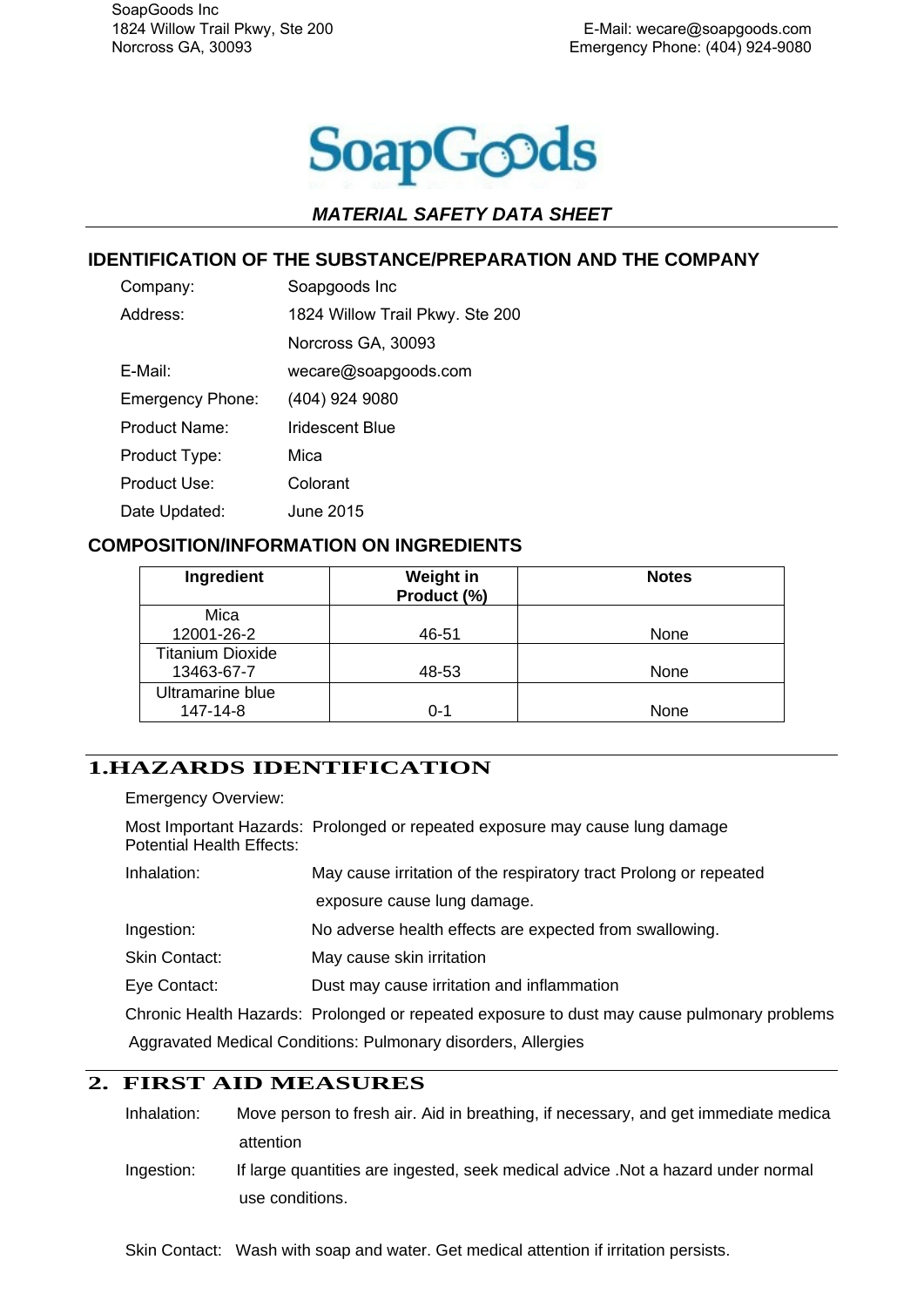SoapGoods Inc 1824 Willow Trail Pkwy, Ste 200 Norcross GA, 30093

#### *MATERIAL SAFETY DATA SHEET*

Eye Contact: In case of contact, immediately flush eyes with plenty of water for at least 15 minutes and get medical attention if irritation persists.

## **3. FIRE FIGHTING MEASURES**

| Flash Point, C:                                                    | Not Applicable                                            |  |
|--------------------------------------------------------------------|-----------------------------------------------------------|--|
| Autoignition Temperature C: Not Applicable                         |                                                           |  |
| Lower Explosive Limit, %:                                          | Not Applicable                                            |  |
| Upper Explosive Limit, %:                                          | Not Applicable                                            |  |
| <b>Extinguishing Media:</b>                                        | Use extinguishing media appropriate for surrounding fire. |  |
|                                                                    | The product itself does not burn                          |  |
| Fire Fighting Procedures:                                          | Positive pressure, self-contained breathing apparatus     |  |
| Unusual Fire and Explosion Hazards: Not a fire or explosion hazard |                                                           |  |

## **4. SPILLAGE, ACCIDENTAL RELEASE MEASURES**

Spill Procedures: Scoop up or vacuum into a container for reclamation or disposal avoid dusting Environmental Precautions: No special environmental precautions require

# **5. HANDLING AND STORAGE**

Material may be slippery when wet. Store in cool dry place. Avoid breathing dust. Wash thoroughly after handling. Avoid contact with eyes. Use only with adequate ventilate on.

## **6. EXPOSURE CONTROLS/PERSONAL PROTECTON**

Eye protective equipment: Safety glasses with side shields Hand protection: Choosing the right material of gloves to be worn when handling the Dust or preparation Respiratory protection: Use a NIOSH/MSHA approved respirator as necessary to protect From dust Skin protection: Use apron, boots or full protective suit Ventilation: General ventilation, Local exhaust ventilation is recommended control exposures to within applicable limits.

#### **7. PHYSICAL AND CHEMICAL PROPERTIES**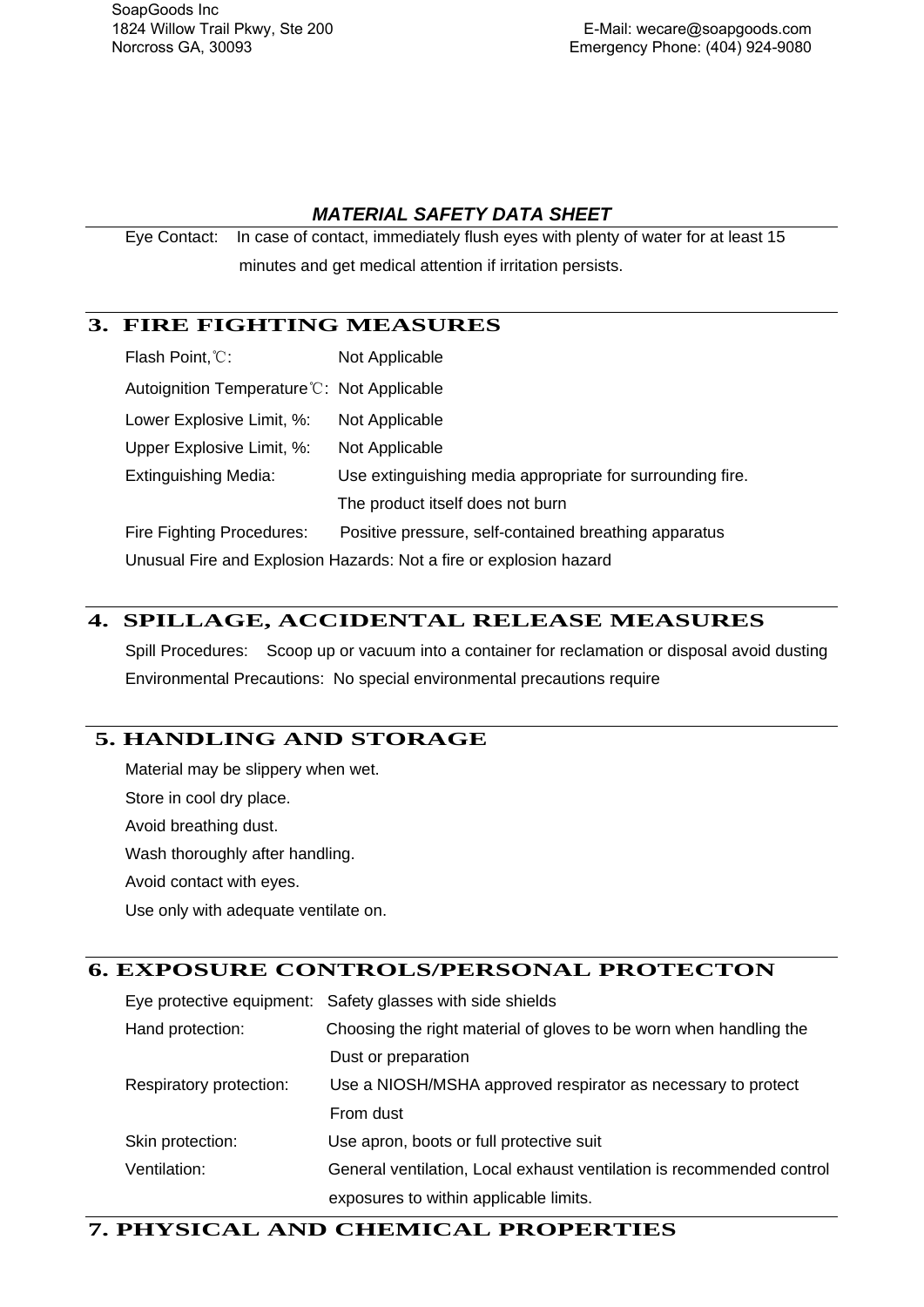| Form:                         | Powder           |
|-------------------------------|------------------|
| Color:                        | Iridescent Blue  |
| Odor:                         | Odorless         |
| PH:                           | 6.0-9.0(4%H2O)   |
| Boiling Point, <sup>n</sup> C | Not applicable   |
| Melting Point, <sup>n</sup> C | Decomposes       |
| Freezing Point, °C            | Not applicable   |
| Density:                      | $3.2 - 3.3$ kg/L |
| <b>Bulk Density:</b>          | 31-35g/100g      |
| Vapor Pressure:               | Not applicable   |
| Solubility (in water)         | Insoluble        |
| Particle size                 | 10-60µm          |

## **8. STABILITY AND REACTIVITY**

| <b>Stability Data:</b>                       | <b>Stable</b>  |
|----------------------------------------------|----------------|
| Conditions/Hazards to Avoid:                 | None known     |
| Incompatibility (Materials to Avoid):        | None known     |
| Hazardous Decomposition Products: None known |                |
| Polymerization:                              | Will not occur |
| Polymerization-Avoid:                        | None known     |

#### **9. TOXICOLOGICAL INFORMATION**

This inorganic pigment in general are considered to be practically non-toxic Acute Toxicity Inhalation: Not Available. Carcinogenicity: Not available

## **10.ECOLOGICAL INFORMATION**

Information on product: No ecological problems are to be expected when the product is handled and used with due care and attention. Environmental Fate: No data available Ecotoxicological Information: No data available

## **11.DISPOSAL CONSIDERATIONS**

US EPA Waste Number: Not Regulated Disposal of Waste Method: This product, if disposed as received, is a non-hazardouswaste.

Local disposal laws and regulations will determine the proper waste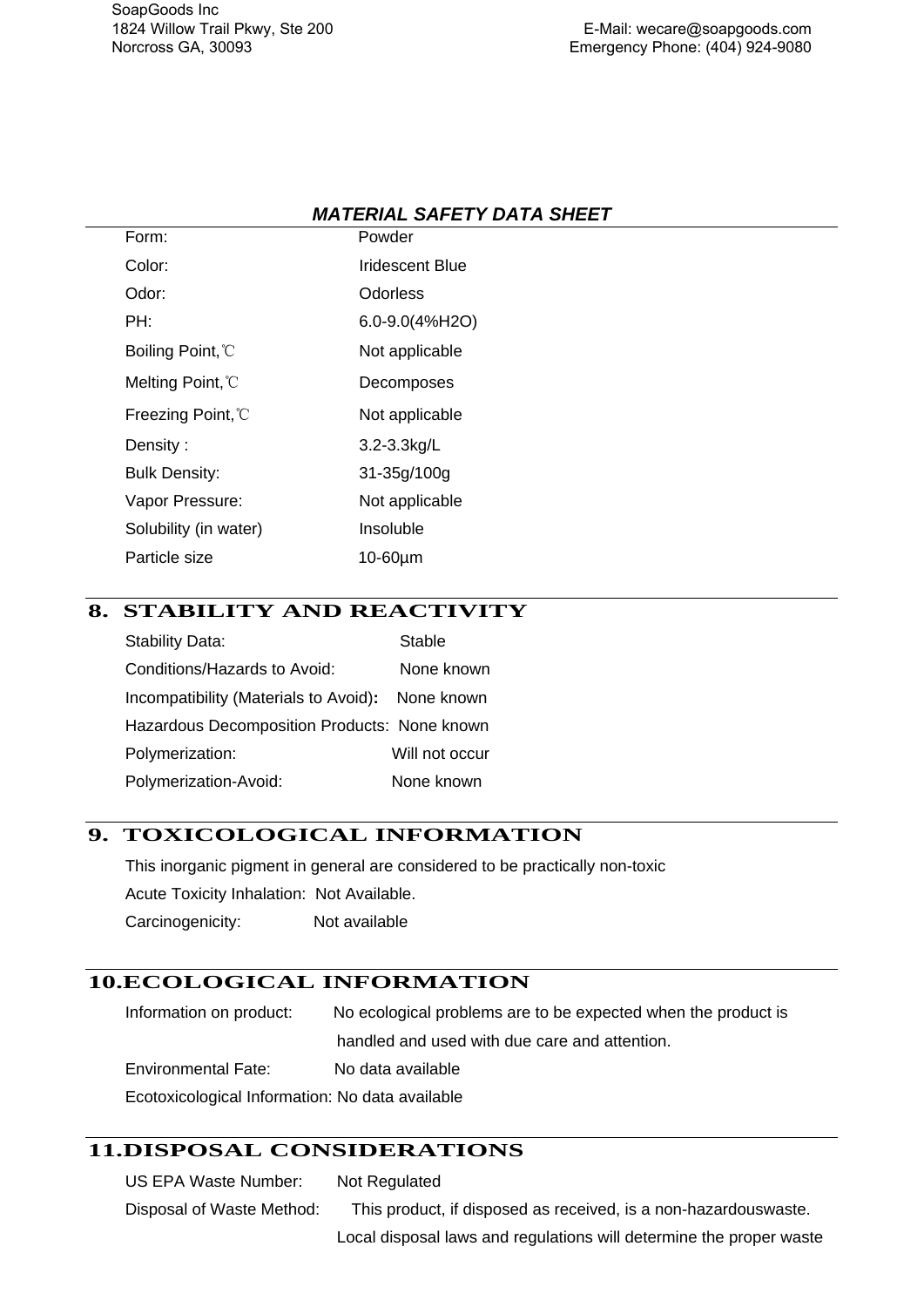disposal/reclamation procedure. Disposal requirements are dependent on the hazard classification and will vary by location and the type of disposal selected.

#### **12.TRANSPORT INFORMATION**

| International Transport Regulations:              |               |               |
|---------------------------------------------------|---------------|---------------|
| UN/PIN Number:                                    |               | <b>NONE</b>   |
| US Transportation Regulations:                    |               |               |
| DOT Classification:                               |               | Not Regulated |
| Canadian Transportation of Dangerous Goods (TDG): |               |               |
| <b>TDG Classification:</b>                        | Not Regulated |               |

#### **13.REGULATORY INFORMATION**

International inventories:

United States This product or its ingredients are listed on or compliant with the TSCA inventory.

Europe This product or its ingredients are listed on or compliant with EINECS.

Korea Not Determined

US Federal Regulations:

SARA 311/312 Hazard Categories:

Acute Heath Hazard

CAA 602 Ozone Depleting Substances (ODS):

This product either contains nor is manufactured with an ozone depleting substance subject to the labeling requirements Of the Clean Air Act Amendments 1990 and 40 CFR Part 82.

VOC content: None

US State Regulations:

VOC Content (CARB): None

Canadian Regulations:

WHMIS Classification:

Not Regulated

## **14.OTHER INFORMATION**

#### Prepared By: **SoapGoods Inc.**

The Material Safety Data Sheet (MSDS) is a detailed describes information bulletin prepared by the manufacturer or importer of a chemical that the physical and chemical properties, physical and health hazards, routes of exposure, precautions for safe handling and use, emergency and first-aid procedures, and control measures. Information on an MSDS aids in the selection of safe products and helps prepare employers and employees to respond effectively to daily exposure situations as well as to emergency situations. We believe this information to